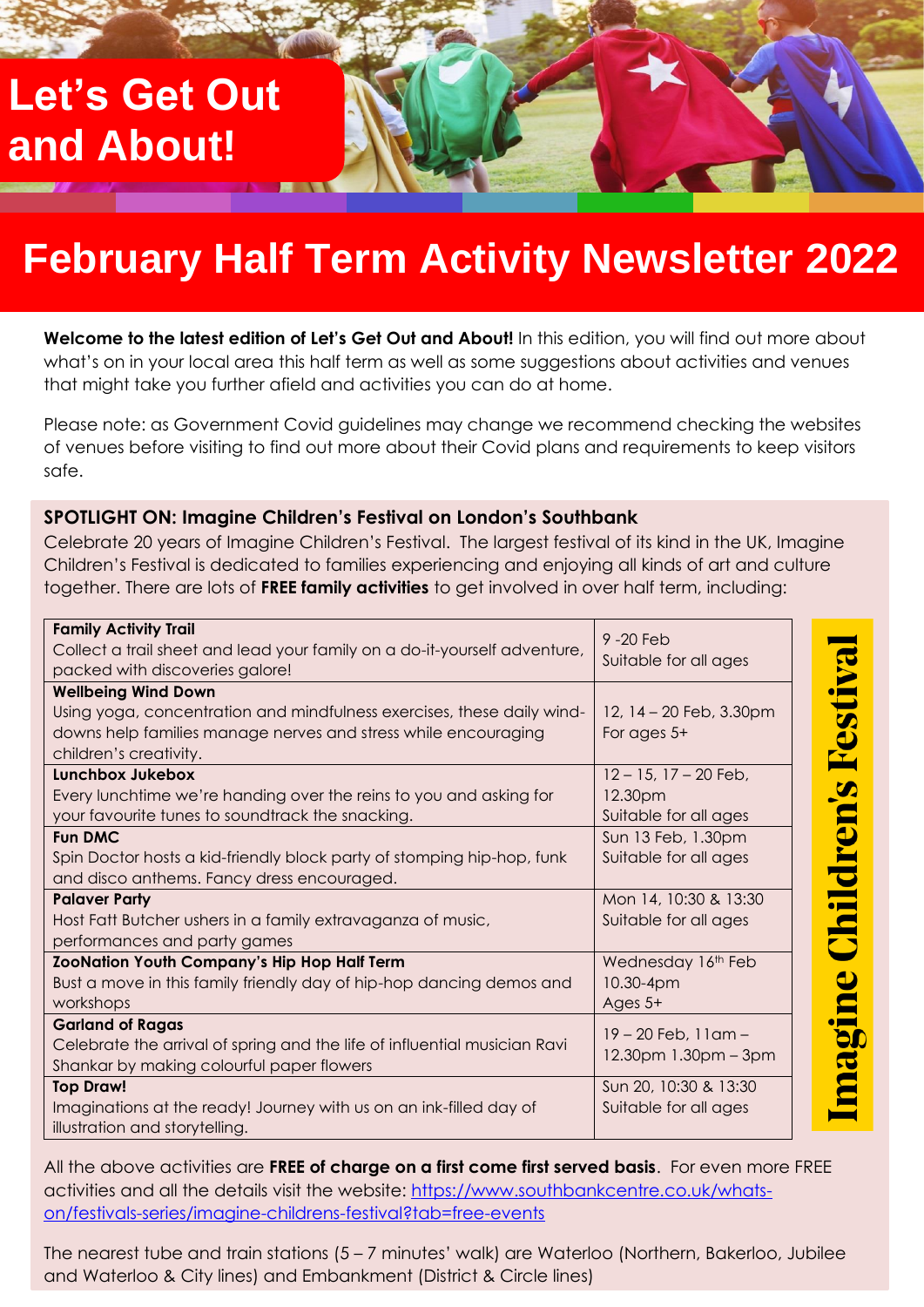

## **Descendants Half Term Project**

This February half-term, we will be exploring the traditions, cultures and historical achievements of African people through the arts! Included in the 4-day project will be drumming, dancing, arts & crafts and the chance to visit real ancient African artifacts at the British Museum including the Benin Bronze's and the art of Egypt & Nubia!"

The project runs from **15th-19th February** at Ealing Town Hall and **costs just £20**. To find out more and register please use the link below:

[https://www.descendants.org.uk/event-details/february-half-term-week-of-culture](https://protect-eu.mimecast.com/s/4_rSClOjXImA49wsGBVRB?domain=descendants.org.uk)

## **Writing, Acting and Publishing Project for Youngsters (WAPPY)**

FREE Creative, Writing, Arts & Drama Workshop for ages 4-16 years

**Thursday 17th February 2022, 2-4pm** at Open Ealing Arts Centre, Dickens Yard, W5

Do you know which Ealing resident became Prime Minister (in 1809) and was the only British Prime Minister to have been assassinated (in 1812)?

Can you name Africa's first lady who once lived in exile in Ealing Broadway? In which part of Ealing is the largest Gurdwara organisation outside of India, situated?

Families/Young People, please join WAPPY in the February half-term to celebrate Valentine's Day week with a celebration of what you love about the borough you live, study or work in! It promises to be a fun-packed storytelling, poetry, music, geographically-themed quiz-inspired, filmmaking session with a special guest appearance too! Please book your place via [wappy@live.com](mailto:wappy@live.com) asap as spaces are limited. For more on WAPPY please see [www.wappy.org.uk.](http://www.wappy.org.uk/)

### **Kids Club @ Act One Cinema in Acton**

The best kids and family films, every weekend!

Act One is a new community cinema in Acton. Their Kids Club runs every Saturday at 11.30 with reduced priced tickets for family films enabling everyone to experience fantastical adventures and hilarious animations on the big screen for a small price.

Tickets are £6 for kids and £7 for adults, or a family of 4 go in for only £20! (2 adults/2children)

Visit their website to view the upcoming films and book tickets: [www.actonecinema.co.uk](http://www.actonecinema.co.uk/) 

### **Half Term at Gunnersbury Park Museum**

| <b>Make and Take:</b> Join us for some spring themed  <br>creative drop in sessions and make something<br>I fun to take home. | 14th, 15th & 16th February 2022<br>$12-4$ pm |
|-------------------------------------------------------------------------------------------------------------------------------|----------------------------------------------|
|-------------------------------------------------------------------------------------------------------------------------------|----------------------------------------------|

Children of all ages welcome. Suggested donation £2 per child. No booking required, just turn up. Children must be accompanied by an adult. Find out more by visiting: <https://www.visitgunnersbury.org/whats-on/children-families/make-and-take/>